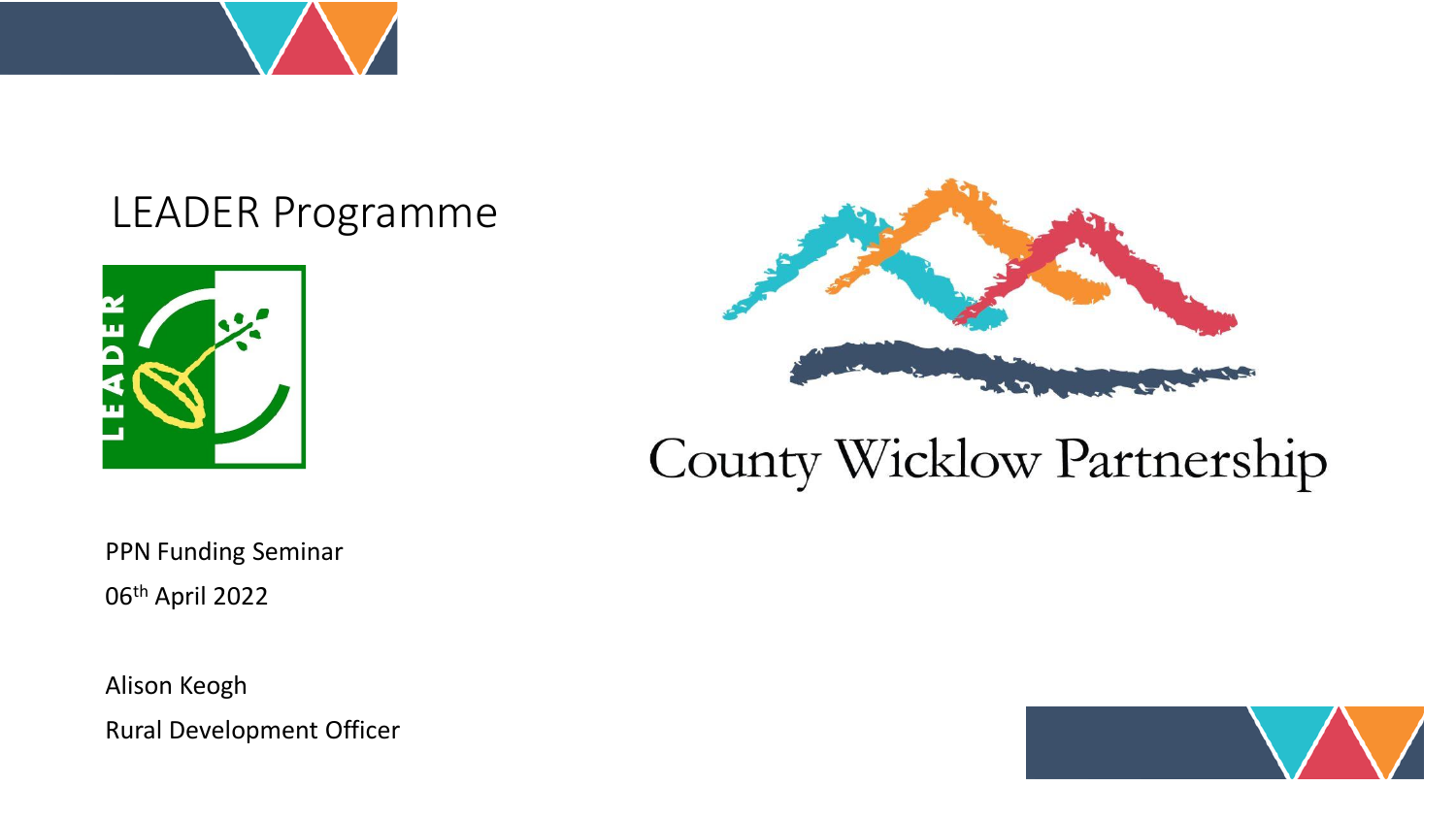

- Rural Development Programme
- Funded by the European Agricultural Fund for Rural Development
- Operating in Wicklow since 1992
- Applications and programme promotion County Wicklow Partnership
- Financial Partner Wicklow County Council
- Decision makers Wicklow Local Community Development Committee (LCDC)
- $\epsilon$ 4.7 million allocated to Wicklow Projects 2014 2020
- €1.2 million currently available to December 2022 Applications Welcome!
- Additional funding of €1.2 million secured from Leader Food Initiative (LFI) for Wicklow Food Producers
- 2 x Co-operation projects

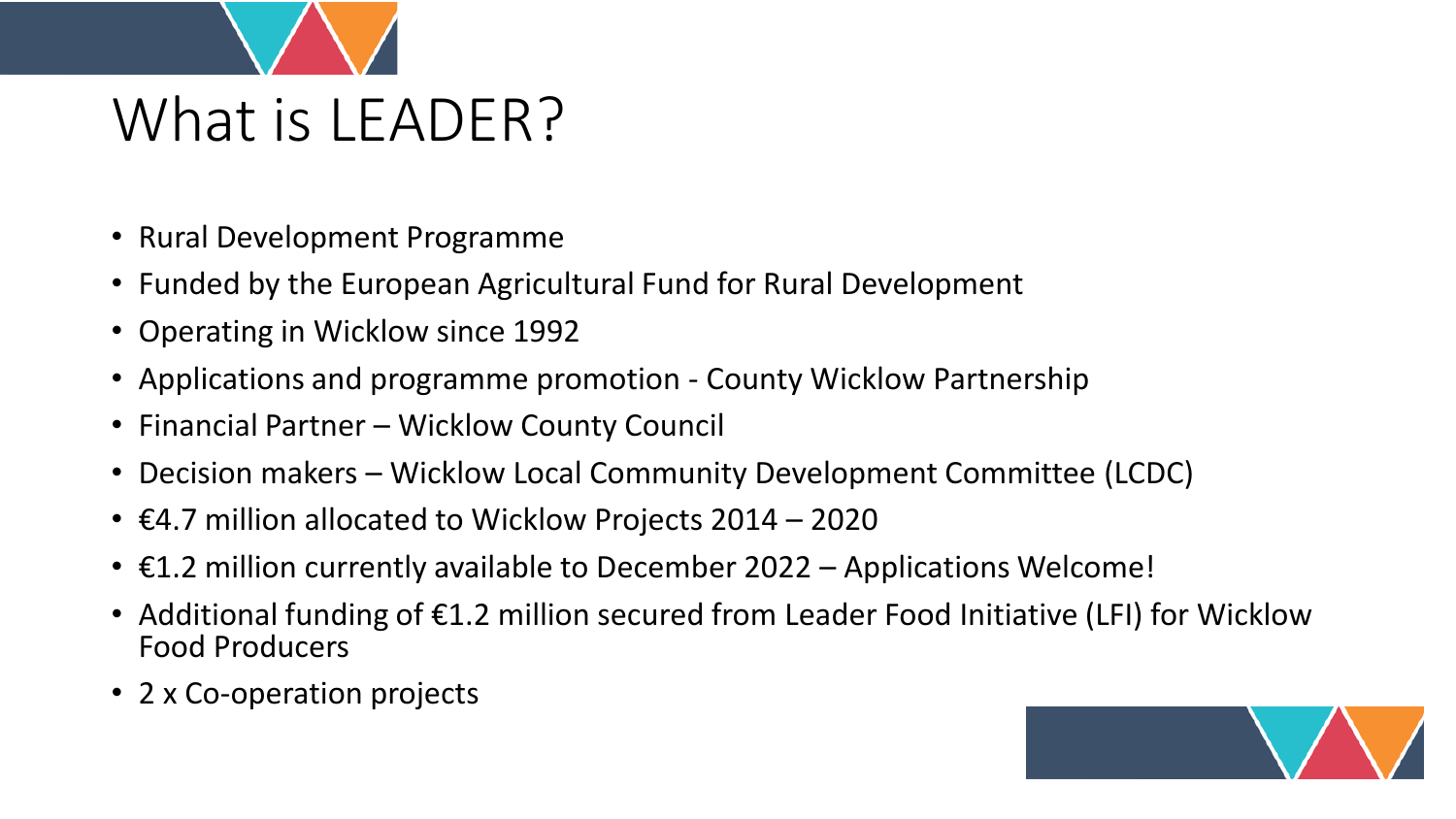

## LEADER Themes & Subthemes

| <b>Economic Development, Enterprise Supports &amp; Job Creation</b> |
|---------------------------------------------------------------------|
| <b>Rural Tourism</b>                                                |
| <b>Enterprise Development</b>                                       |
| <b>Rural Towns</b>                                                  |
| <b>Social Inclusion</b>                                             |
| <b>Basic Services</b>                                               |
| <b>Rural Youth</b>                                                  |
| <b>Environment</b>                                                  |
| <b>Conservation and Protection of Water Resources</b>               |
| <b>Biodiversity</b>                                                 |
| Renewable Energy                                                    |

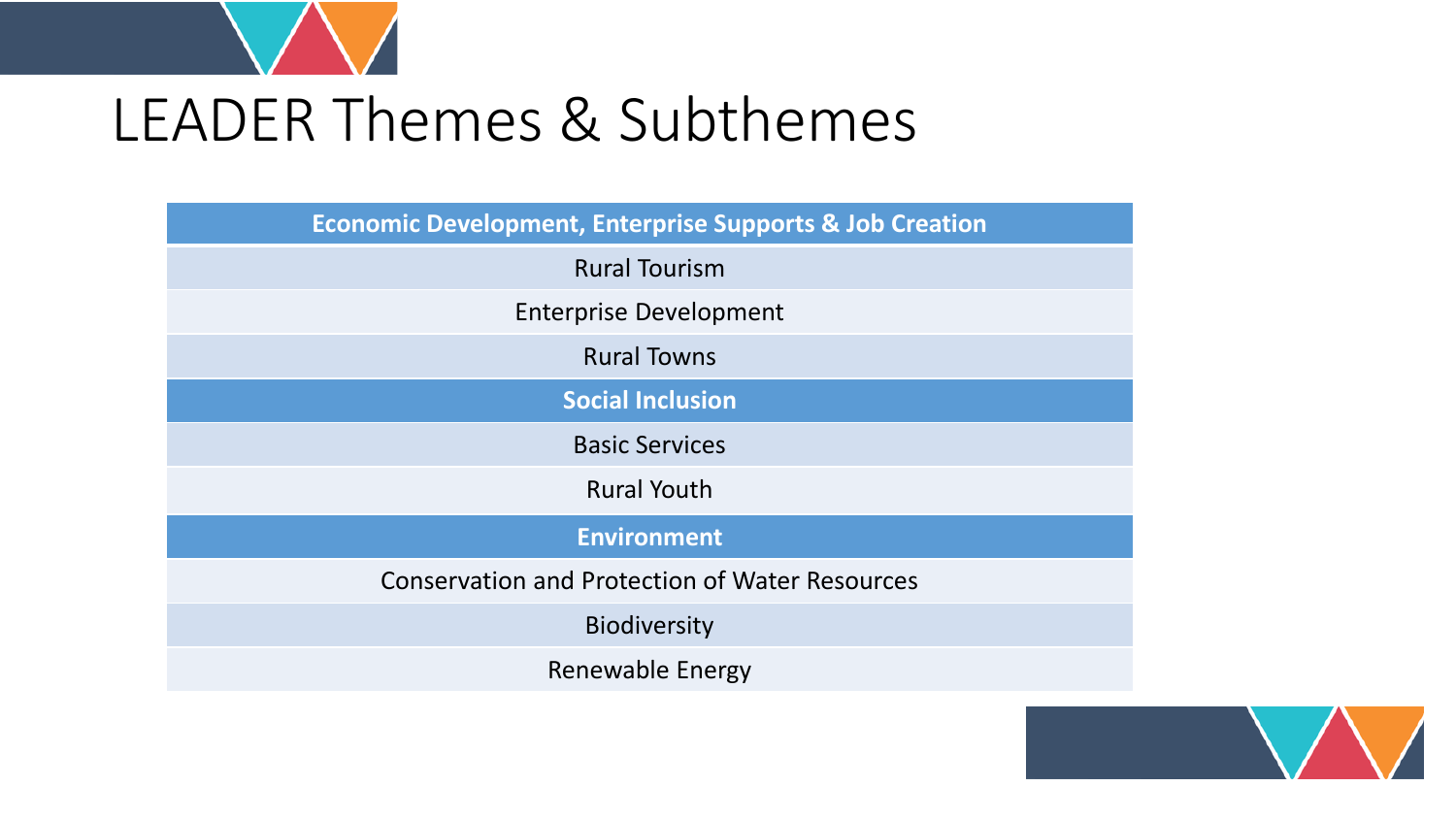

#### Transitional LEADER Programme 2021-2022 Priority Areas

- 2. Supports to **rural businesses** seeking to reach new markets, expand, innovate and/or diversify in response to the impact of COVID-19 pandemic and/or Brexit, with a particular emphasis on providing support to business in the food sector
- **3. Community based projects** that seek to address the impact of **COVID-19 pandemic**
- 4. Supports and **capacity building** for communities that have not previously received assistance under LEADER or other rural programmes
- 5. Support for new and innovative projects in the areas of **climate change, environmental protection and the green economy**
- 6. Maximising the potential of **broadband and the digital economy** in communities, including through skills development and building awareness and usage of available remote facilities
- 7. Projects that develop the concept of the **Smart Village initiative** or Rural Economic Development Zones (REDZs)

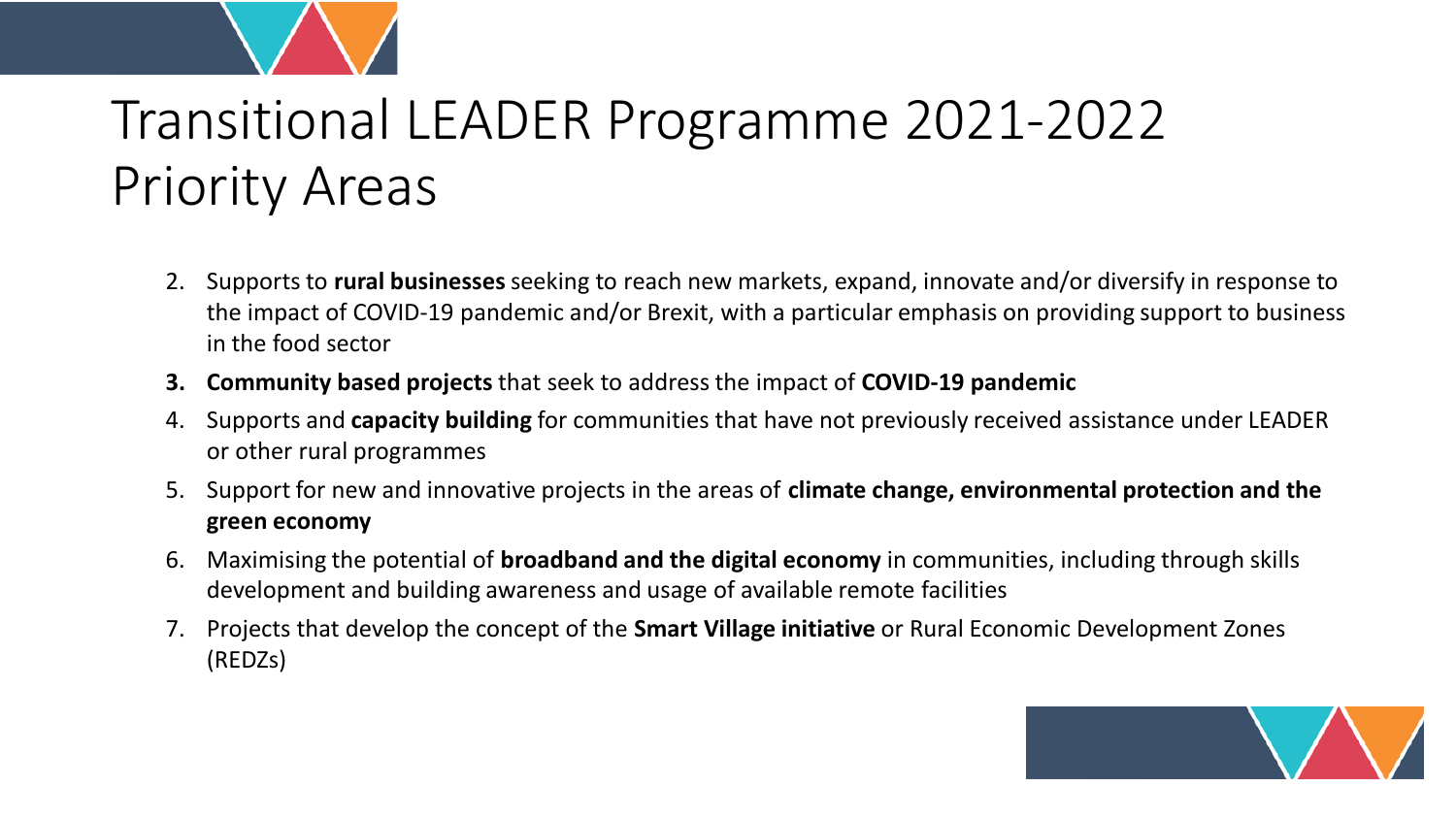

### Supports Available

- **Analysis & Development / Feasibility Studies** 90% (community) 75% (enterprises) grant aid to a max of €30,000
- **Capital Grants** (works projects or purchase of equipment) 75% (community groups & social enterprises) 50% (private enterprises) to a max of €200,000
- **Training grants** (LEADER specific training elements) up to 100% grant aid

New LDS to be developed in 2022 – community consultation

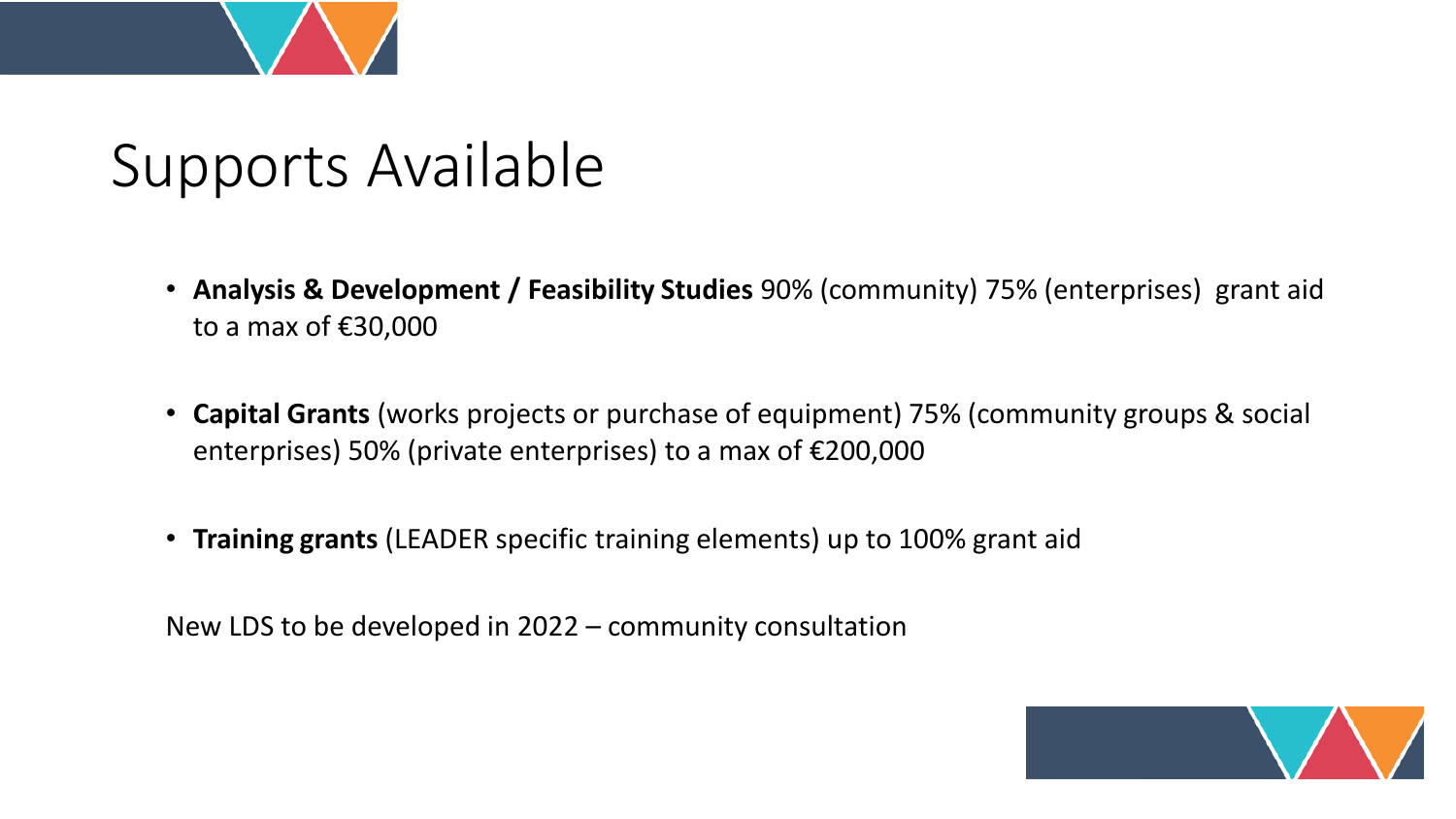# Application Considerations

- Business & marketing plan & projections
- Eligibility with LEADER Operating rules and programme themes and priorities
- Planning Permission
- Title/lease/legal agreement
- Procurement process differs depending on type of project and amount contact CWP in advance to advise
- Applicant general, tax and financial information
- Matching and bridging funding
- Other funding sources

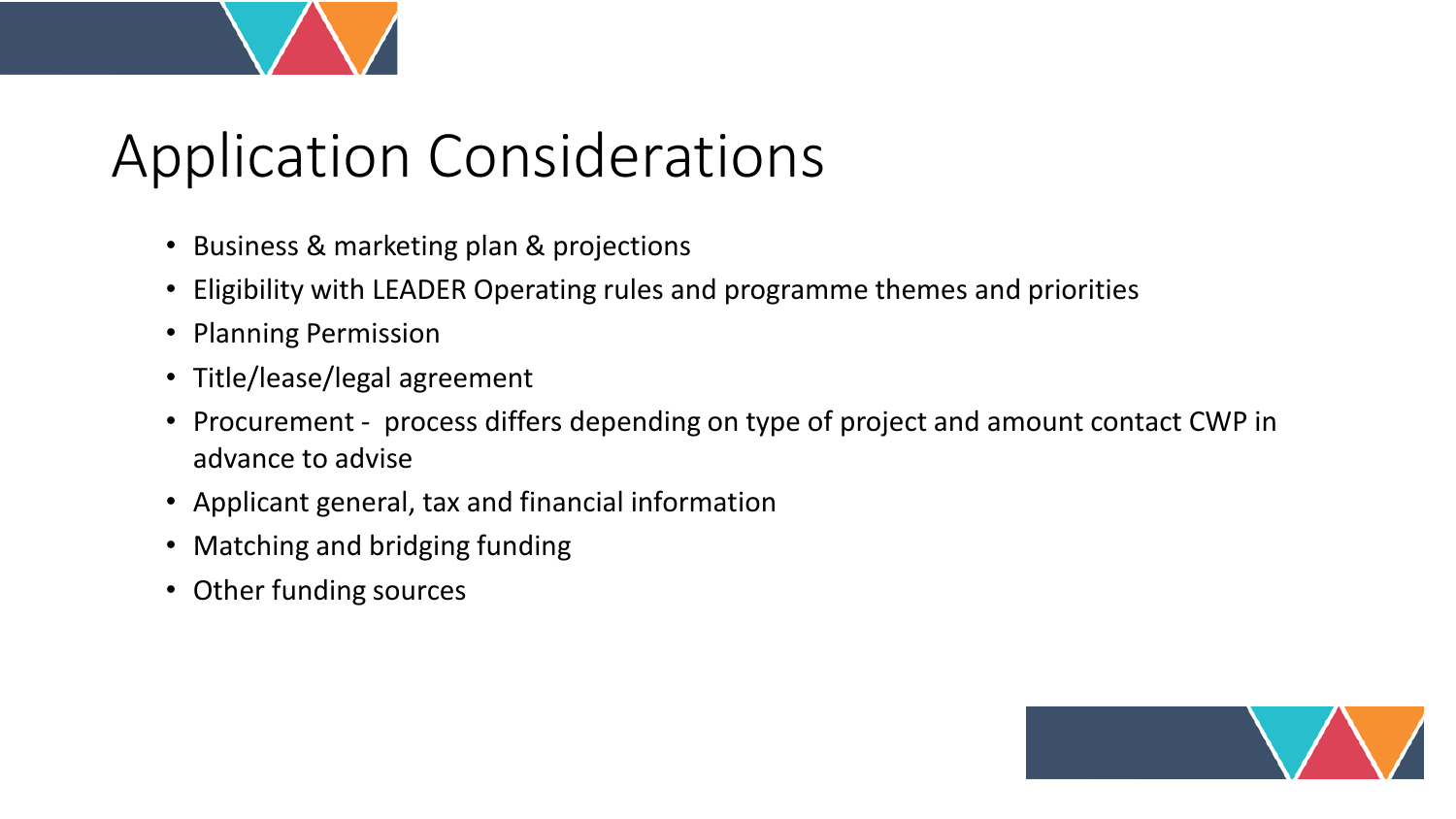

### Application Process

- Complete Expression of Interest (EOI)
- Full application process
- Evaluation Committee
- File audit
- LCDC final decision
- Grant contract (where project is approved)
- Work commences
- Process can take time! Promoters are advised to contact CWP as early as possible
- No works/purchasing can take place until a grant contract is in place